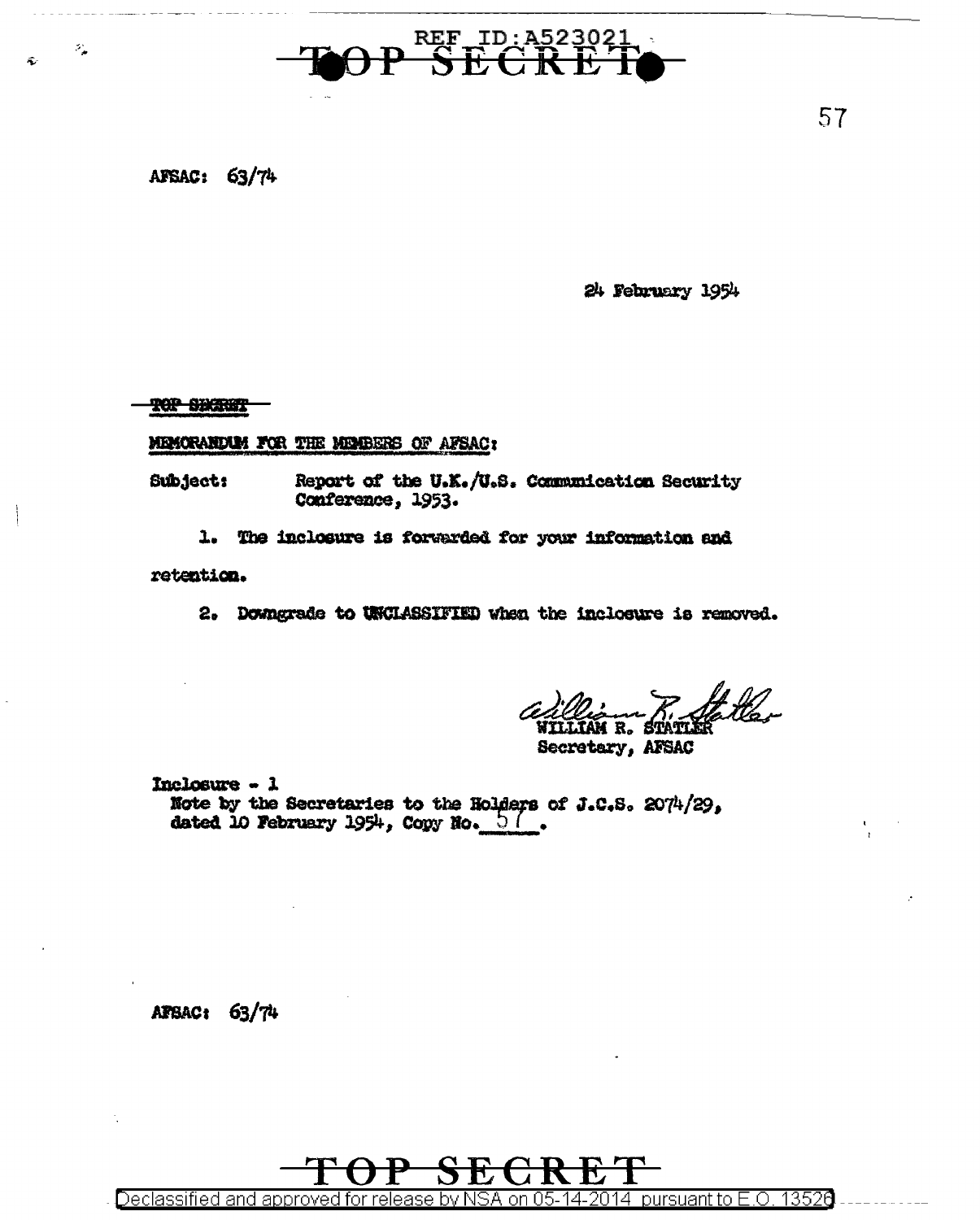**CONFIDENTIAL** 

10 February, 1954

## (LIMITED DISTRIBUTION)

COPY NO.  $57$ 

## NOTE BY THE SECRETARIES

## to the

## HOLDERS OF J.C.S. 2074/29

(Report of the U.K./U.S. Communication Security Conference, 1953)

Pursuant to an agreement by the Joint Chiefs of Staff on 9 February 1954, J.C.S. 2074/29 and J.C.S. 2074/30 were referred by SM-128-54, dated 11 February 1954, to the Armed Forces Security Agency Council for comment and recommendation.

> EDWIN H. J. CARNS. RICHARD H. PHILLIPS, Joint Secretariat.

## DISTRIBUTION

Adm. Radford (C/JCS)<br>Gen. Ridgway (CSA)<br>Adm. Carney (CNO)<br>Gen. Twining (CSAF)<br>Gen. Lemnitzer (DC/S,P)<br>Gen. Eddleman (Asst. C/S, G-3)<br>Adm. Gardner (DCNO-Op)<br>Adm. Burke (ACNO-Op3O)

Gen. Partridge (DC/S-Op, Air)<br>Gen. Thatcher (Dir. Plans, Air)<br>Gen. Everest (D/JS) Gen. Porter (DDI) Secy, JCS Secy, JSSC<br>Secy, JCEC

CONFIDENTIAL Note to Holders of JCS 2074/29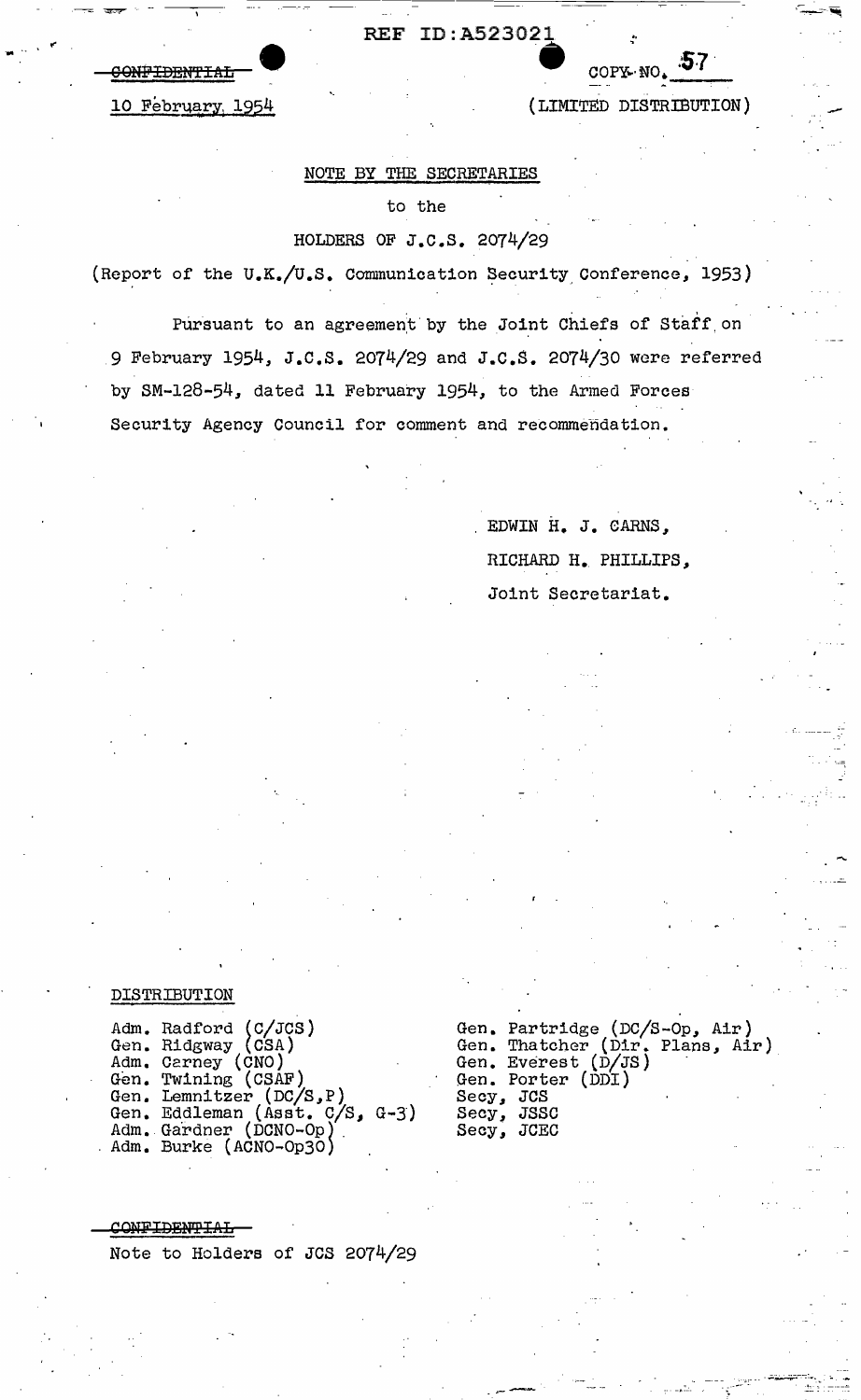| <b>MEMO ROWING SLIP</b>   | NEVER USE FOR APPROVALS,<br>CONCURRENCES, OR SIMILS | PPROVALS,<br><b>CTIONS</b> |
|---------------------------|-----------------------------------------------------|----------------------------|
| 1 NAME OR TITLE           | <b>INITIALS</b>                                     | <b>CIRCULATE</b>           |
| ORGANIZATION AND LOCATION | DATE                                                | <b>COORDINATION</b>        |
| 2                         |                                                     | <b>FILE</b>                |
|                           |                                                     | <b>INFORMATION</b>         |
| 3                         |                                                     | NECESSARY<br><b>ACTION</b> |
|                           |                                                     | NOTE AND<br><b>RETURN</b>  |
| 4                         |                                                     | SEE ME                     |
|                           |                                                     | <b>SIGNATURE</b>           |
| <b>REMARKS</b>            |                                                     |                            |
|                           | See USCIB Papers                                    |                            |
| 23<br>↓ ہ                 | Jeries                                              |                            |
|                           |                                                     |                            |
|                           |                                                     |                            |
|                           |                                                     |                            |
|                           |                                                     |                            |
|                           |                                                     |                            |
|                           |                                                     |                            |
|                           |                                                     |                            |
|                           |                                                     |                            |
| FROM NAME OR TITLE        |                                                     | DATE                       |

 $\begin{tabular}{ccccccccc} \multicolumn{2}{c|}{\textbf{1} & \textbf{2} & \textbf{3} & \textbf{4} & \textbf{5} & \textbf{5} & \textbf{6} & \textbf{6} & \textbf{7} & \textbf{8} & \textbf{8} & \textbf{9} & \textbf{10} & \textbf{10} & \textbf{10} & \textbf{10} & \textbf{10} & \textbf{10} & \textbf{10} & \textbf{10} & \textbf{10} & \textbf{10} & \textbf{10} & \textbf{10} & \textbf{10} & \textbf{10} & \textbf{$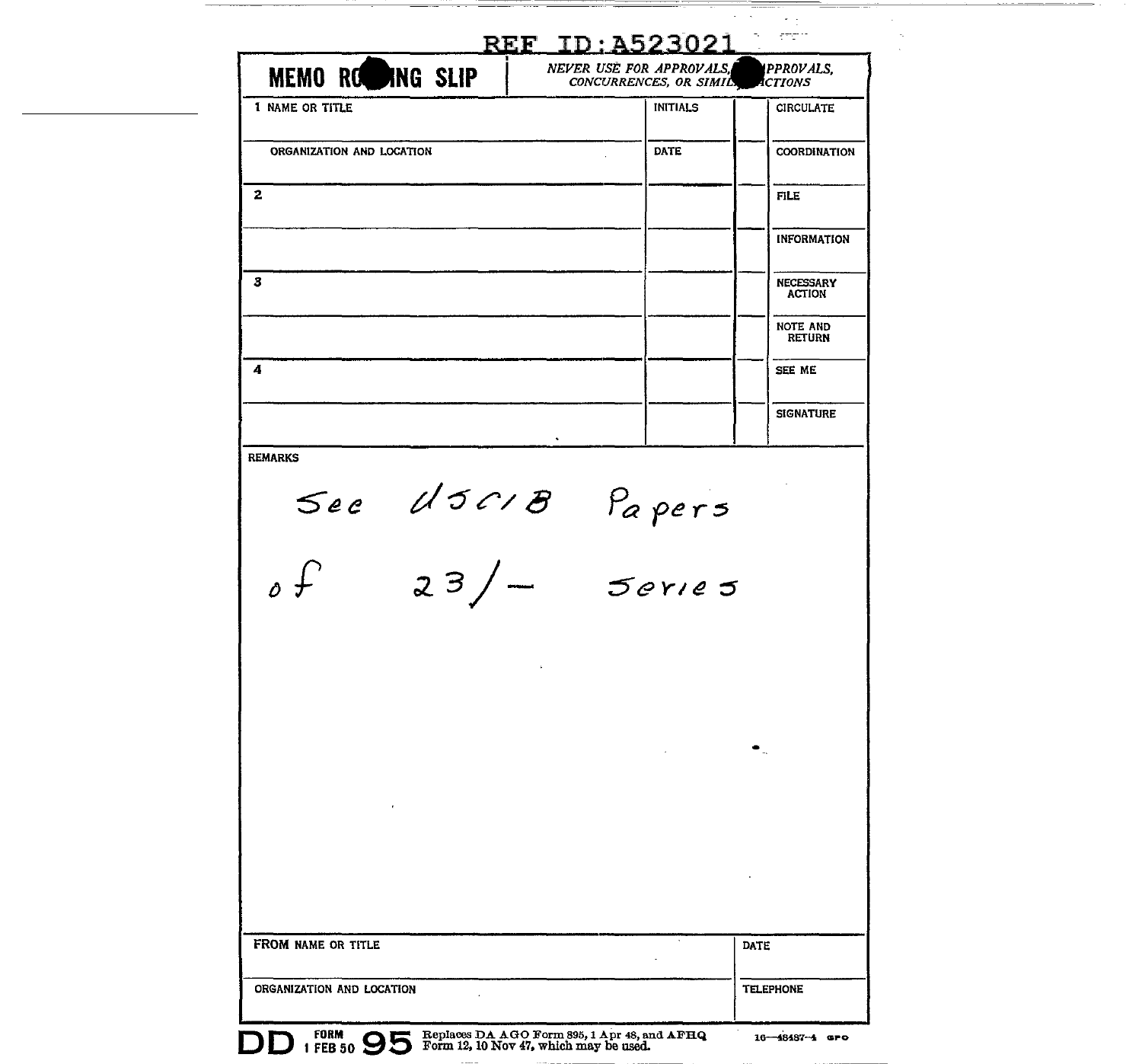Ser 00016P20

17 February 1954

ARMED FORCES SECURITY AGENCY COUNCIL

## REPORT

#### JOINT CHIEFS OF STA TO THE U.S.

## THE PROBLEM

To consider the report of the fourth UK/US communication security  $\mathbf{L}$ conference held in London during October and November 1953.

## FACTS BEARING ON THE PROBLEM

In 1950 it was agreed to continue for the next four years the series  $2.$ of UK/US communication security conferences begun that year. The report under consideration covers the fourth such conference, held in London during October and November, 1953. A copy of the report is contained in JCS 2074/29.

3. The conference discussed and made recommendations concerning the following matters:

a. Replacement of the existing Combined and NATO High Grade off-line

general cryptosystem;

ستصصف

b. On-line teletypewriter cypher machines;

Spurious emissions which endanger communications security;  $c<sub>1</sub>$ 

d. Speech security equipments;

Facsimile security equipments (CIF-X);  $e_{\bullet}$ 

Transmission security; f.

Non-communications transmissions; g.

Weather cryptosystems; h.

Communications Security Development Programme; i.

 $\mathbf{j}$ . Exchange of equipments and components;

Effects of advances in electronics; k.

Co-ordination of Cryptographic and Communications Equipment  $1.$ Development;

Operating and Maintenance;  $\mathbf{m}_{\bullet}$ 

Standards of Security Requirements; n.

Future Liaison.  $\circ$  .

<u>F SFORET</u>

Copy  $\frac{1}{\sqrt{1-\omega^2}}$  of  $\frac{34}{\sqrt{1-\omega^2}}$  copies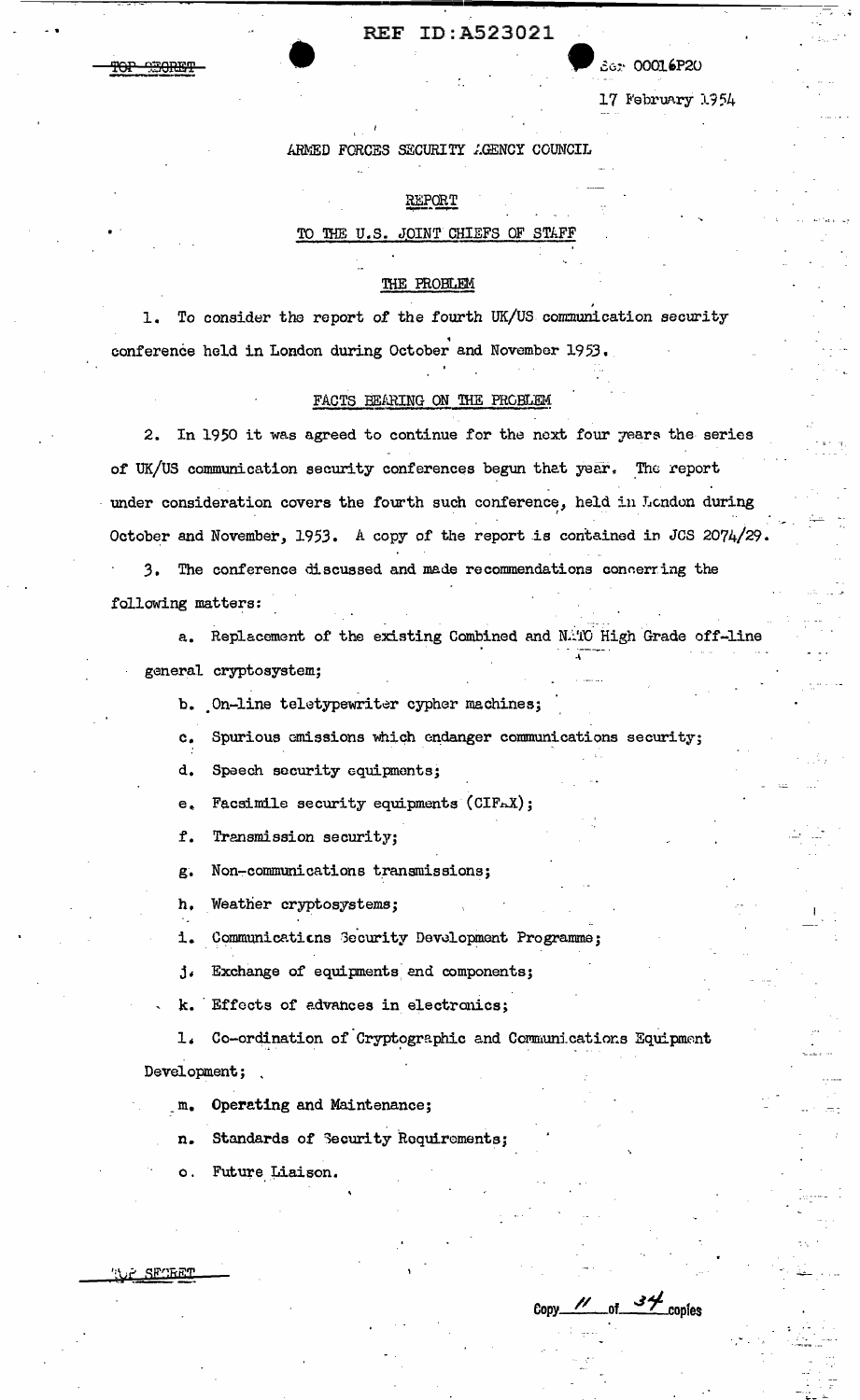4. Under date of 9 February 1954, the British Joint Services Mission notified the Secretary, U.S. Joint Chiefs of Staff of the U.K. Chiefs of Staff approval of the subject report.

## DISCUSSION

5. Paragraph 5.a. of the report refers to "the U.S. cryptoprinciple embodied in the AFSAM 7". Inasmuch as AFSAM 47B embodies the same principle as this AFSAM 7, the conference recommondation should be changed to reflect this fact. At the same time it should be noted that while the AFSAM 7 is in production, the AFSAM 47B will not be in full production until later this year, the report should be clarified on this point.

6. In paragraph 5.e. of the repert it is stated that "the CAN-UL-US JCECs have already agreed that multi-channel sub-carrier frequency modulation is the best method of transmission for CIFAX-------". While the conferees had been informed prior to the conference that such an agreement had been reached, this information was in error, and no combined agreement on the subject of a transmission system for enciphered facsimile exists. Therefore, the conference recommendation on this subject should be deleted.

7. The conference makes certain recommendations in paragraph 5.f. of the report concerning transmission security. In order to isolate this problem from that of censorship of civil communications, the report should be modified to show that military communications only are involved. The phrase "insecure means" should also be more clearly defined.

8. In paragraph 5.g. of the report recommendations are made concerning security of Mark X IFF. Since "SIF with IFF Mark X" is neither cryptographic nor communication security equipment it was not an appropriate subject for discussion at the conference. The entire conference recommendation on this subject should therefore be disapproved and deleted.

## CONCI-USIONS

9. It is concluded:

POP SHORL

a. That the conference report should be modified to reflect the fact that the same cryptoprinciple is contained both in AFSAM 7 and AFSAM 47B, but that the latter will not be in production until a later date.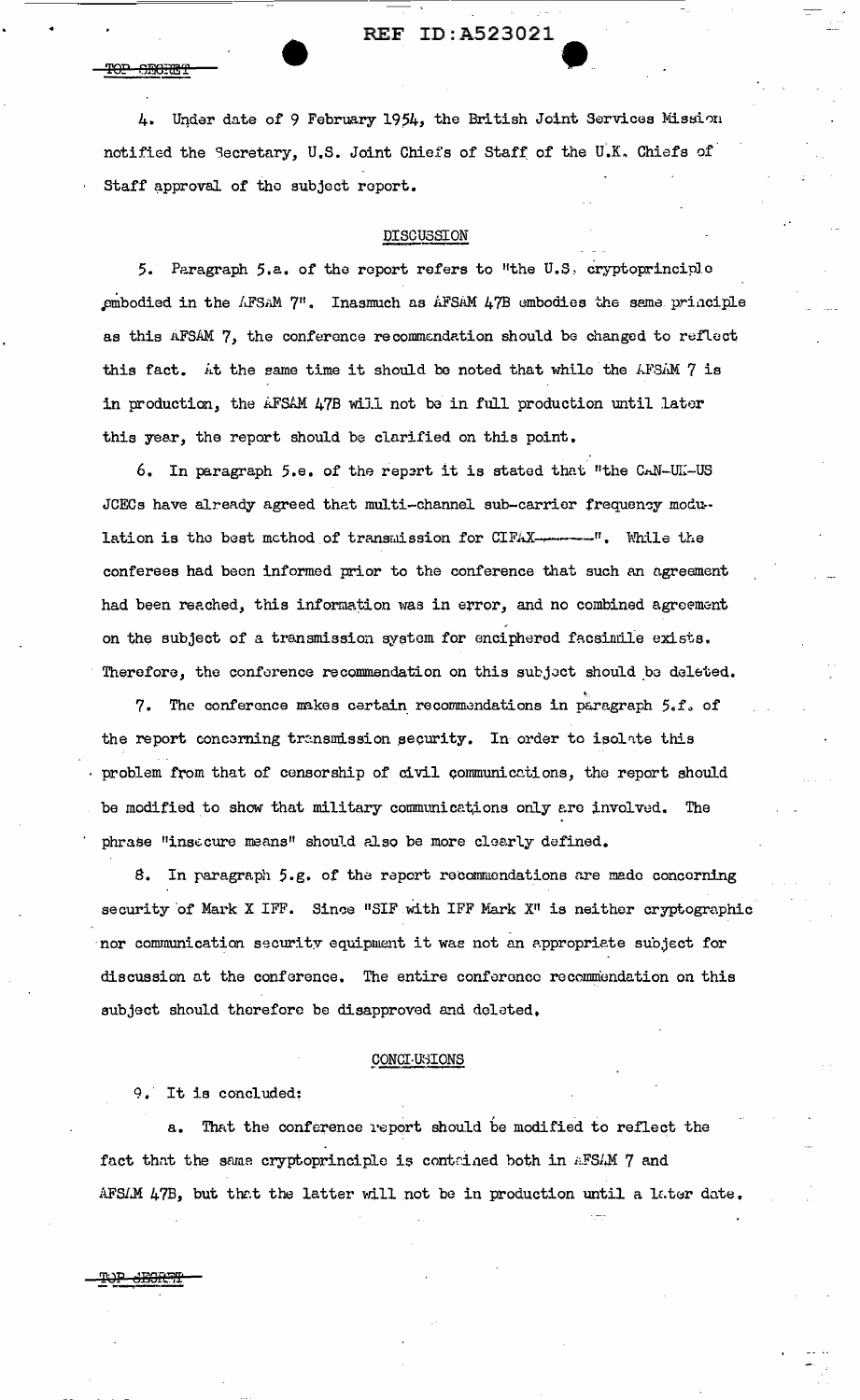•• REF ID:A523021

b. That the conference recommendation concerning a sub-carrier frequency modulation transmission system for combined use with enciphered facsimile (CIFAX) should be deleted.

c. That the conference recommendation concerning transmission security should be modified to indicate clearly that military communications only are involved, and also more clearly to define insecure transmission means.

d. That the conference recommendation concerning use of SIF with IFF Mark X should be disapproved and doleted from the report,

## RECOMMENDATIONS.

10. It is recommended:

<del>SEC 251</del>

POP :EG : ET

a. That the foregoing conclusions be approved.

b. That the conference report be approved except for the matters covered in the foregoing conclusions.

 $c$ . That a memorandum substantially as in enclosure  $"A"$  hereto be forwarded to the representative of the British Chiefs of Staff.

d. That a memorendum substantially as in enclosure "B" hereto be forwarded to the Director, National Security Agency.

•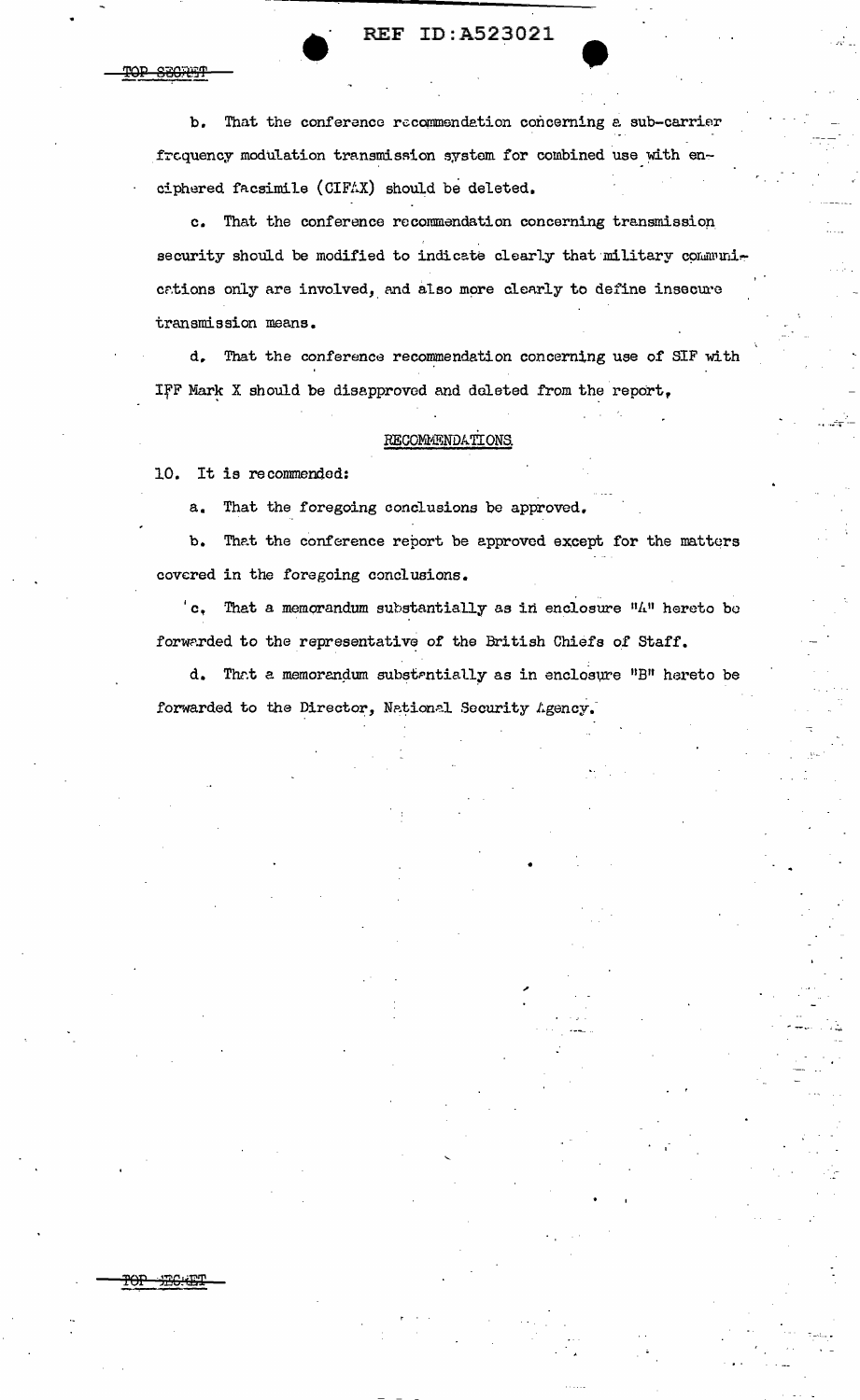<u>mon eroprim</u>

### ENCLOSURE "A"

### MEMORANDUM FOR THE REPRESENTATIVES OF THE BRITISH CHIEFS OF STAFF

1. The United States Joint Chiefs of Staff approve, with the minor exceptions noted below, the report of the UK/US Communications Security Conference 1953.

2. It is recommended that the report be changed as follows:

a. Paragraph 5.a., in first sentence of the text the term "AFSAM 7" should read "AFSAN 7 and AFSAM 47B", and the words "the former" should be inserted before the phrase "now in production in the U.S.A." In the last sentence the term "AFSAM 7" should read "AFSAM 7 and AFSAM 47B". These changes are recommended inasmuch as the same cryptoprinciple is embodied in both AFSAM 7 and AFSAM 47B.

Paragraph 5.e., delete all after the first sentence of the text  $b$ . inasmuch as the CAN-UK-US JCECs have not yet reached agreement on a transmission system for enciphered facsimile. It is regretted that the conferees were provided incorrect information on this point.

c. Paragraph 5.f., first sentence, insert the word "military" hetween the words "unclassified" and "messages", in order clearly to isolate the problem from the problem of civil communications, which is essentially a matter of censorship. Also, in the same sentence, insert parenthetically the phrase "(radio and sensitive wire circuits)" hetween the words "insecure" and "means". This change will more clearly express the intent of the wording.

3. The U.S. view is that the IFF Mark X system with Selective Identification Feature is neither cryptographic nor communications security equipment and that it was not an appropriate subject for discussion at this conference. The U.S. Joint Chiefs of Staff therefore disapprove the recommendations of peragraph 5.g. and recommend the deletion of all but the first three sentences.

4. The United States Jrint Chiefs of Staff wish to express their satisfaction with the result of the 1753 conference, especially the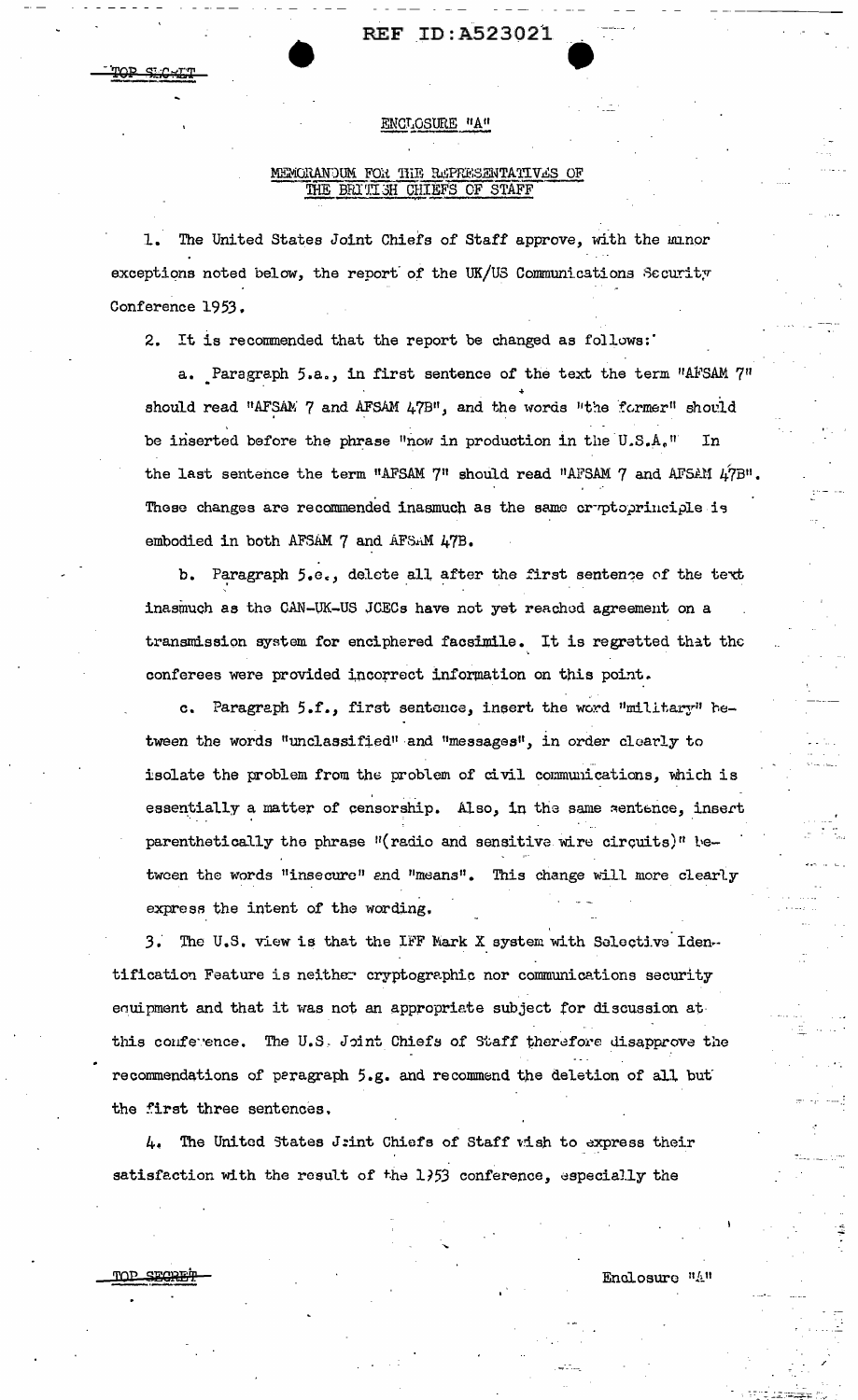#### TOP SECRET

agreements reached on the problem of replacing the existing combined and NATO High Grade off-line cryptosystem. Every possible action is being taken to implement the replacement of this general cryptosystem.

5. For the next conference, to be held in Washington, the United States Joint Chiefs of Staff suggest that the opening date be as agreed between the Director, National Security Agency, and the Chairman, Cyphor Policy Board.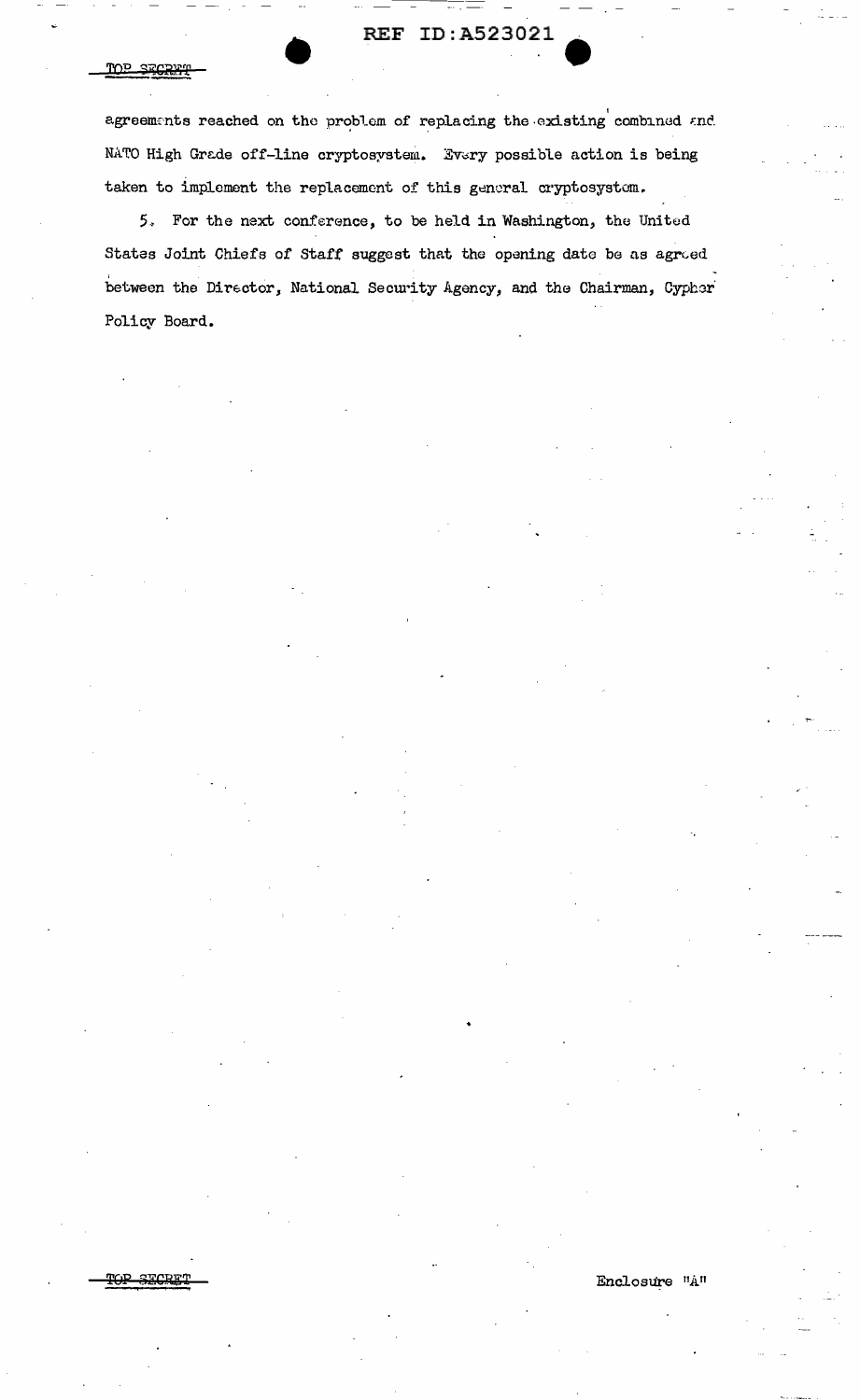## ENCLOSURE "B"

## MEMORANDUM FOR THE DIRECTOR, NATIONAL SECURITY AGANCY

The U.S. Joint Chiefs of Staff have considered the report of the  $1.$ UK/US Communications Security Conference 1953. A copy of a memorandum te the Representatives of the British Chiefs of Staff on this subject is attached hereto as enclosure "A".

Enclosure "B"

SECRET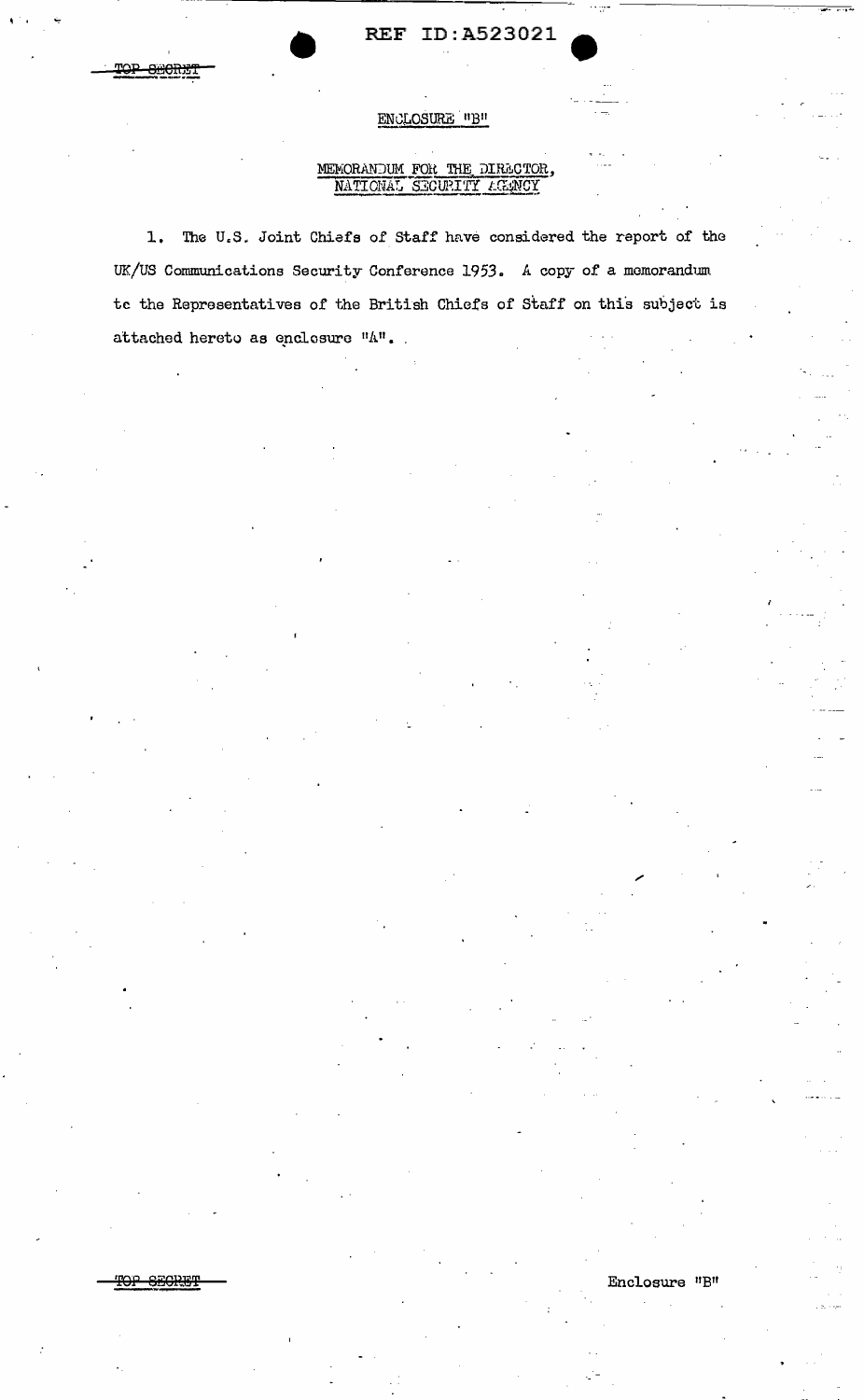Ser 00016P20

17 February 1954

**Copy** *P* **of .Sf copies** 

**ARMED FORCES SECURITY AGENCY COUNCIL** 

## •, REPORT

## TO THE U.S. JOINT CHIEFS OF STAFF

#### THE.PROBLEM

1. To consider the report of the fourth UK/US communication security conference held in London during October and November 1953,

## FACTS BEARING ON THE PROBLEM

2. In 1950 it was agreed to continue for the noxt four years the series of UK/US communication security conferences begun thet year. The report under consideration covers the fourth such conference, held in London during October and November, 1953. A copy of the report is contained in JCS 2074/29.

3. The conference discussed and made recommendations concerning the following.matters:

a. Replacement of the existing Combined and NATO High Grade off-line general cryptosystem;

b, On-line toletypewriter cypher machines;

c. Spurious emissions which endanger communications security;

d. Speech security equipments;

 $e_{n}$  Facsimile security equipments (CIFAX);

f Transmission security;

g. Non-communications transmissions;·

h, Weather cryptosystems;

i. Communications Security Development Programme;

j. Exchange of equipments end components;

k. Effects of advances in electronics;

1. Co-ordination of Cryptographic and Communications Equipment Development;

'<del>OP GEGRET</del>

•

**STRADE!** 

m, Operating and Maintenance;

Standards of Security Requirements; n.

..

Future Liaison.  $\circ$ .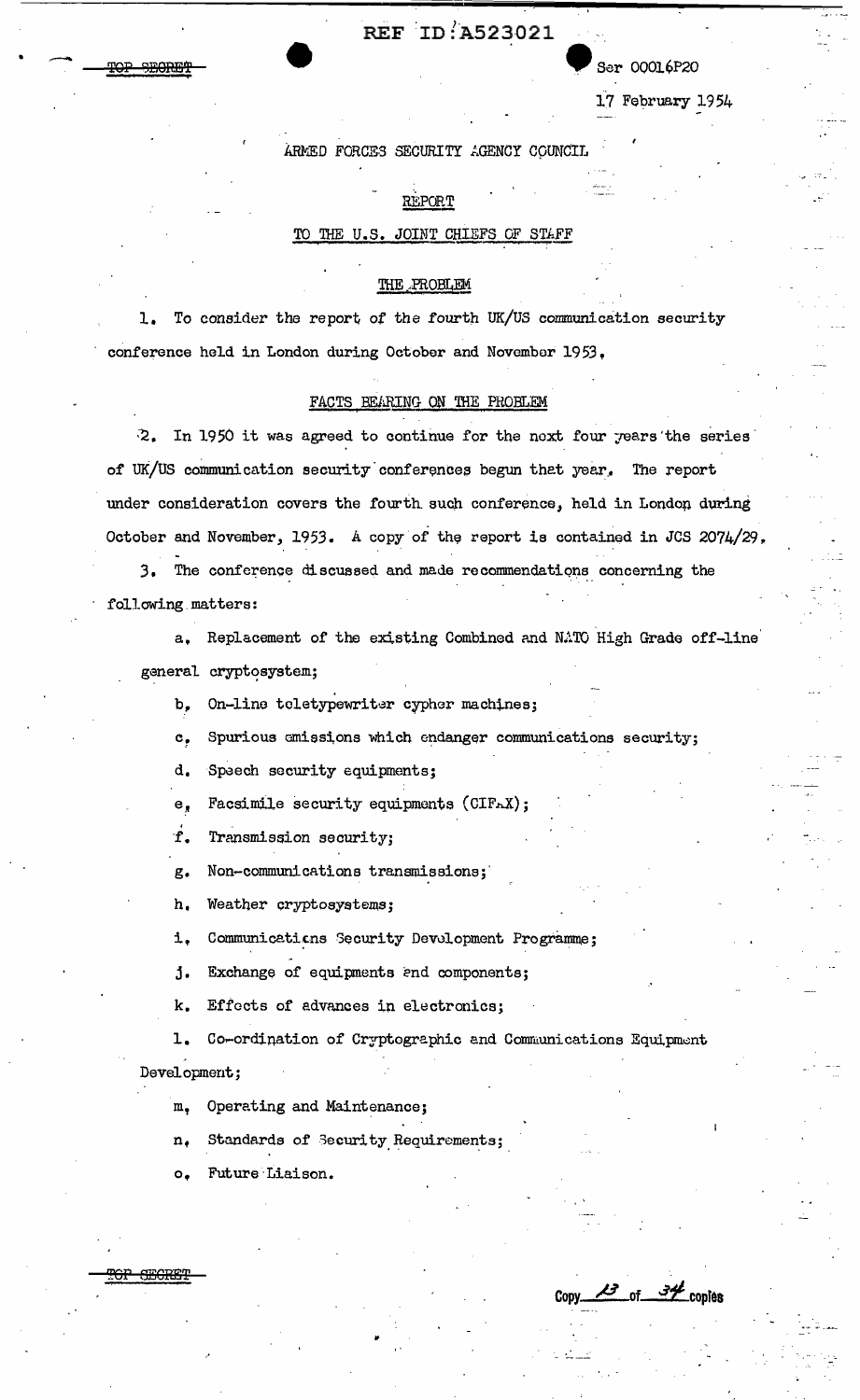REF'ID:A523021

REF ID:A523021<br>4. Under date of 9 February 1954, the British Joint Services Mission notified the Secretary, U.S. Joint Chiefs of Staff of the U.K. Chiefs of Staff approval of the subject report.

### DISCUSSION

5. Paragraph 5.a. of the report refers to "the U.S. cryptoprinciple embodied in the AFSAM 7", Inasmuch as AFSAM 47B embodies the same principle as this AFSAM 7, the conference recommendation should be changed to reflect this fact. At the same time it should be noted that while the  $AFSAM$   $7$  is in production, the AFSAM 47B will not be in full production until later this year, the report should be clarified on this point.

6. In paragraph 5.e. of the report it is stated that "the CAN-UK-US JCECs have already agreed that multi-channel sub-carrier frequency modulation is the best method of transmission for CIFAX--------". While the conferees had been informed prior to the conference that such an agreement had been reached, this information was in error, and no combined agreement on the subject of a transmission system for enciphered facsimile exists. Therefore, the conference recommendation on this subject should be deleted.

7. The conference makes certain recommendations in paragraph  $5.f.$  of the report concerning transmission security. In order to isolate this problem from that of censorship of civil communicctions, the report should be modified to show that military communications only are involved, The phrase "insecure means" should also be more clearly defined.

8. In paragraph 5.g. of the report recommendations are made concerning security of Mark X IFF. Since "SIF with IFF Mark X" is neither cryptographic nor communication security equipment it was not an appropriate subject for discussion at the conference. The entire conference recommendation on this subject should therefore be disapproved and deleted.

#### CONCLUSIONS

9. It is concluded:

-~~-:.-· -··.···

a. That the conference report should be modified to reflect the fact that the same cryptoprinciple is contained both in *AFSAM* 7 and AFSAM 47B, but that the latter will not be in production until a later date.

<del>SEGRIT</del>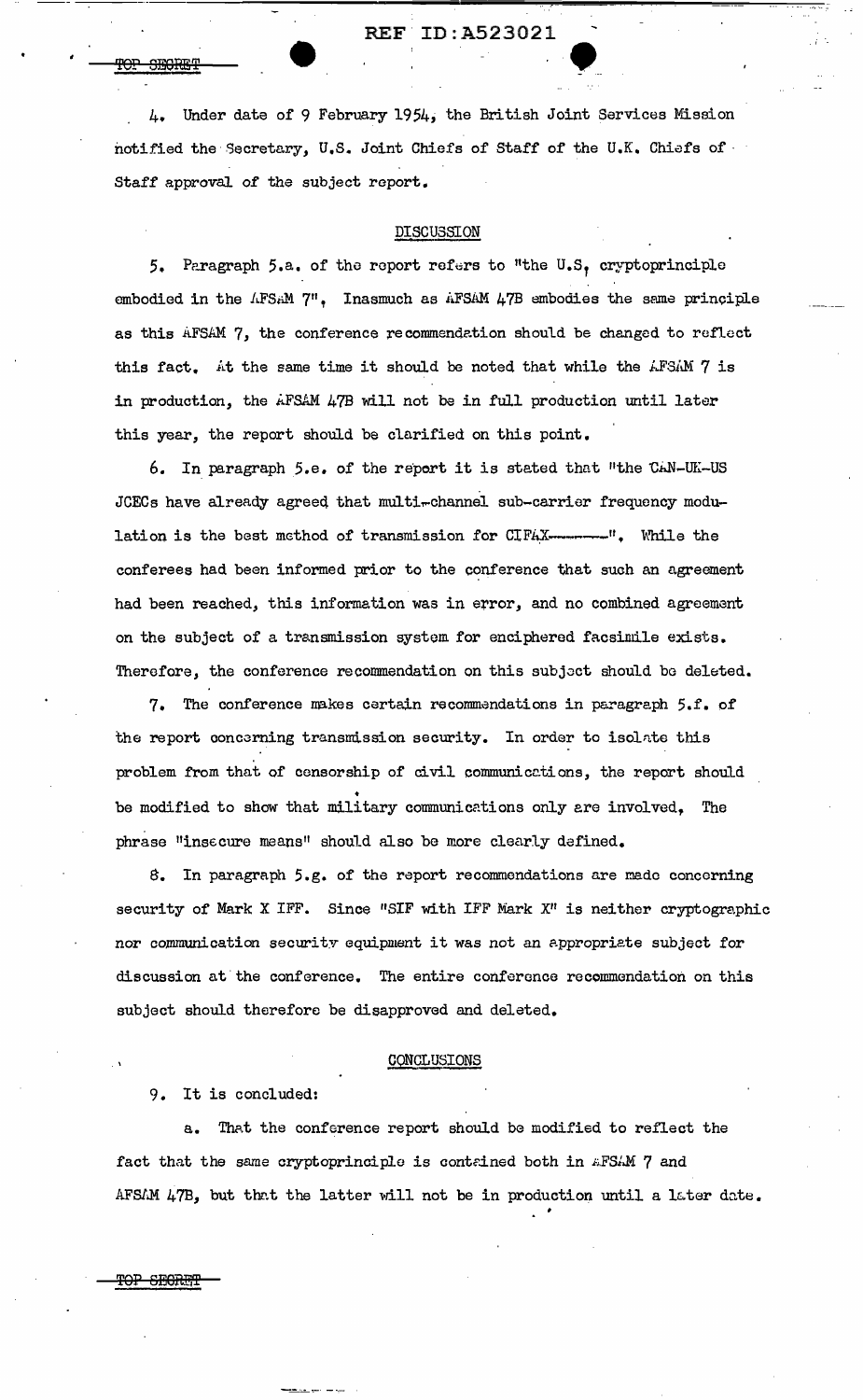$b_{\bullet}$ That the conference recommendation concerning a sub-carrier frequency modulation transmission system for combined use with enciphered facsimile (CIFAX) should be deleted.

c. That the conference recommendation concerning transmission security should be modified to indicate clearly that military communications only are involved, and also more clearly to define insecure transmission means.

d. That the conference recommendation concerning use of SIF with IFF Mark X should be disapproved and deleted from the report.

#### **RECOMMENDATIONS**

10. It is recommended:

**FOR SECRET** 

a. That the foregoing conclusions be approved,

b. That the conference report be approved except for the matters covered in the foregoing conclusions.

c. That a memorandum substantially as in enclosure "A" hereto be forwarded to the representative of the British Chiefs of Staff.

d. That a memorandum substantially as in enclosure "B" hereto be forwarded to the Director, National Security Agency.

TOP SECRET

une

Tast

sentence

י-י<mark>י</mark>

snoura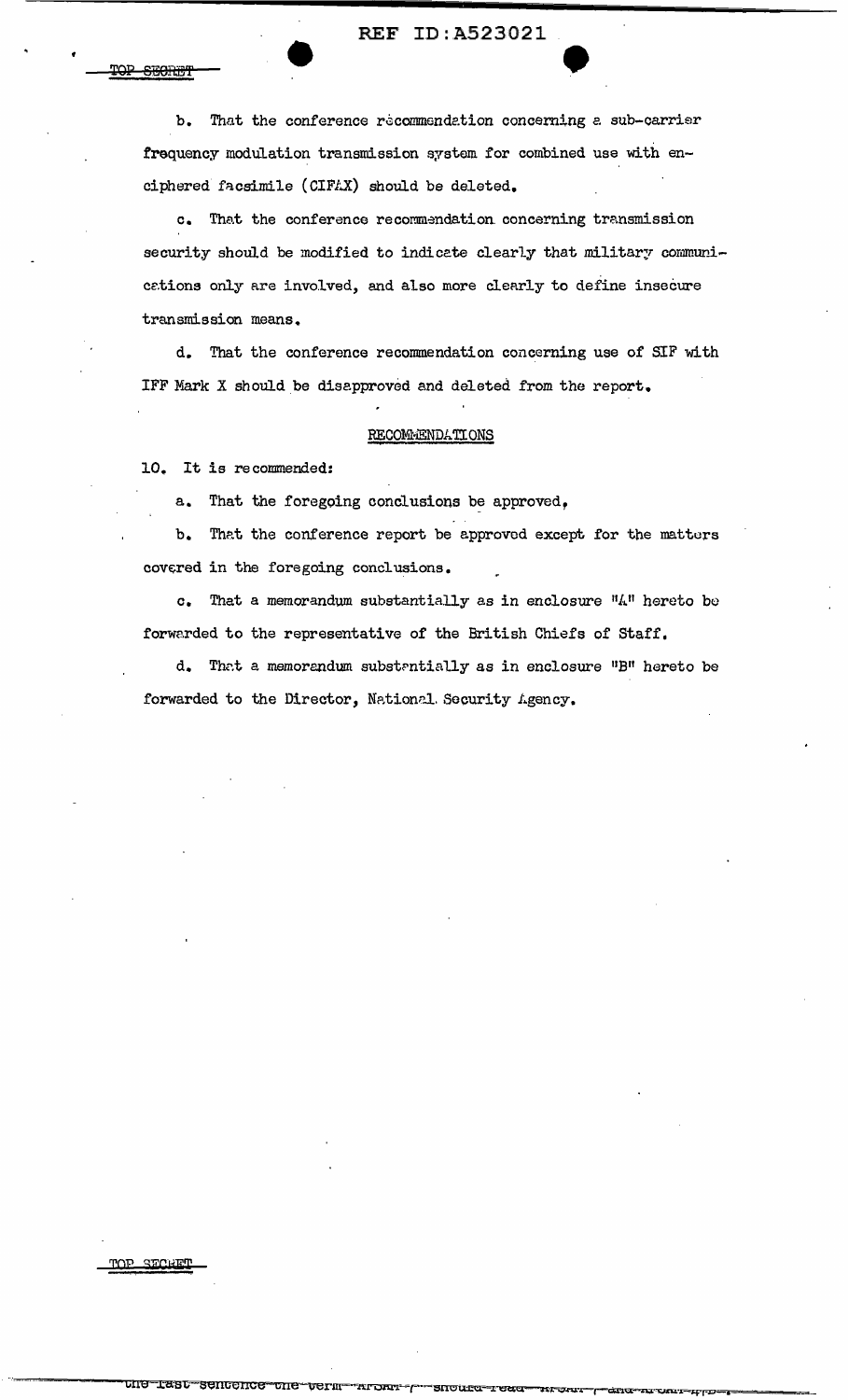## ENCLOSURE "A"

# MEMORANDUM FOR THE REPRESENTATIVES OF THE BRITISH CHIEFS OF STAFF

1. The United States Joint Chiefs of Staff approve, with the minor exceptions noted below, the report of the UK/US Communications Security Conference 1953.

· 2, It is recommended that the report be changed as follows:

a. Paragraph 5.a., in first sentence of the text the term "AFSAM 7" should read "AFSAM 7 and AFSAM 47B", and the words "the former" should be inserted before the phrase "now in production in the  $U.S.A.$ " In the last sentence the term "AFSAM  $7$ " should read "AFSAM  $7$  and AFSAM  $47B$ ". These changes are recommended inasmuch as the same cryptoprinciple is embodied in both AFSAM 7 and AFSAM 47B.

b. Paragraph 5.e,, delete all after the first sentence of the text inasmuch as the CAN-UK-US JCECs have not yet reached agreement on a transmission system for enciphered·facsimile. It is regretted that the conferees were provided incorrect information on this point.

c. Paragraph 5.f., first sentence, insert the word "military" between the words "unclassified" and "messages", in order clearly to isolate the problem from the problem of civil communications, which is essentially a matter of censorship. Also, in the same sentence, insert parenthetically the phrase "(radio and sensitive wire circuits)" between the words "insecure" and "means". This change will more clearly express the intent of the wording,

3. The U.S. view is that the IFF Mark X system with Selective Identification Feature is neither cryptographic nor communications security equipment and that it was not an appropriate subject for discussion at this conference. The U.S. Joint Chiefs of Staff therefore disapprove the recommendations of paragraph 5.g. and recommend the deletion of all but the first three sentences.

4. The United States Jint Chiefs of Staff wish to express their satisfaction with the result of the 1953 conference, especially the

TOP SECRET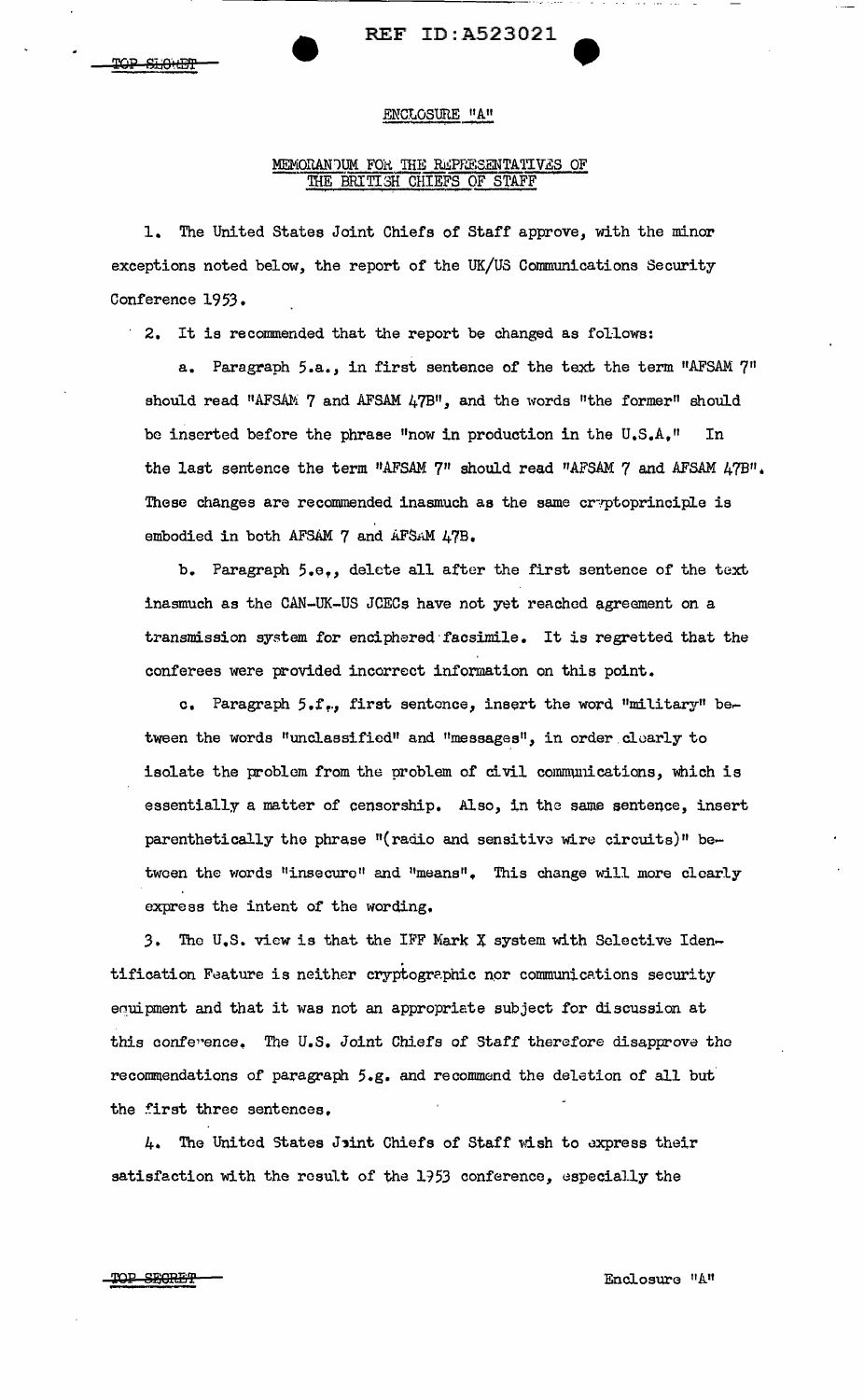agreements reached on the problem of replacing the existing combined and NATO High Grade off-line cryptosystem. Every possible action is being taken to implement the replacement of this general cryptosystem.

5. For the next conference, to be held in Washington, the United States Joint Chiefs of Staff suggest that the opening date be as agreed between the Director, National Security Agency, and the Chairman, Cypher Policy Board.